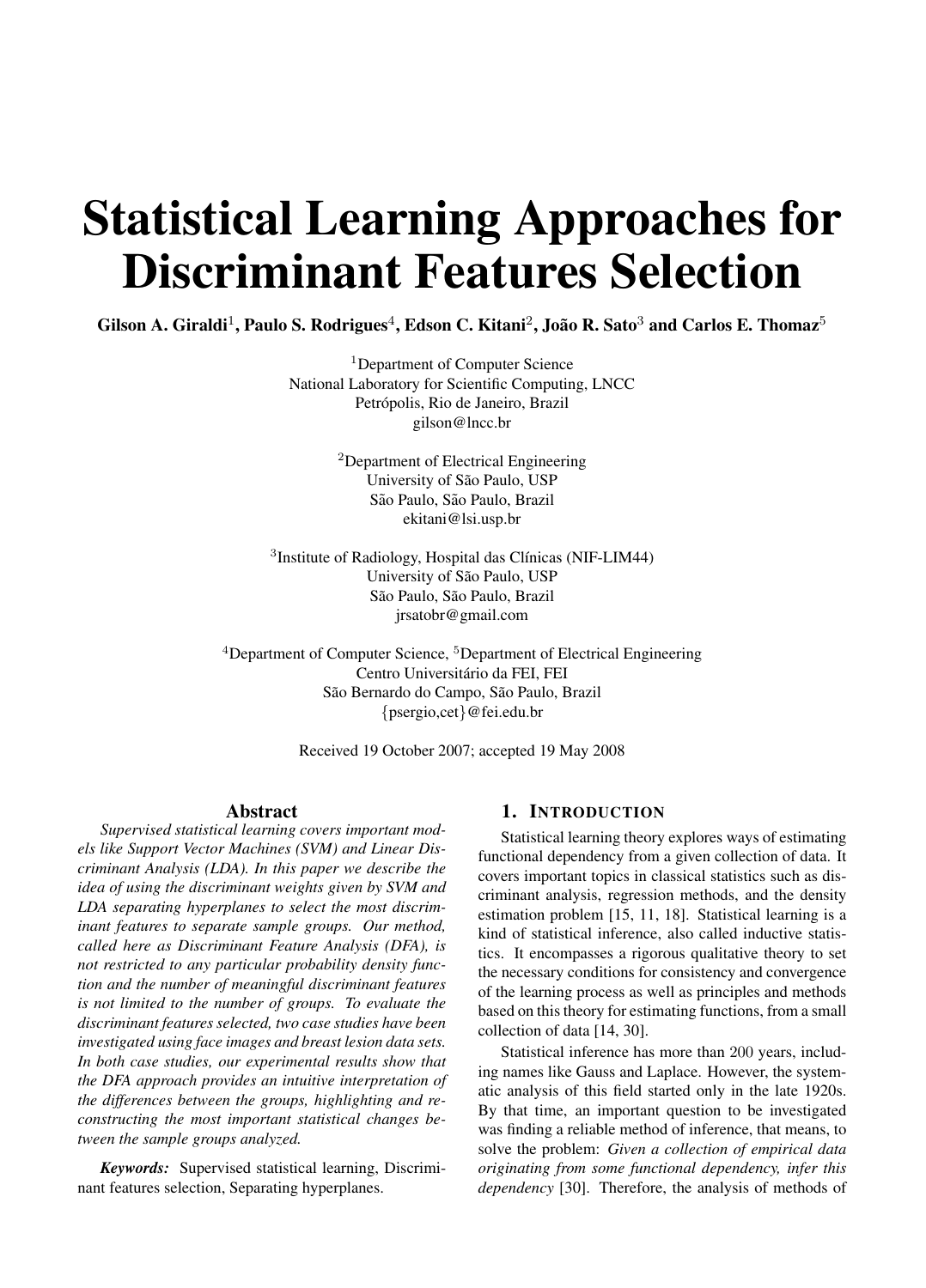statistical inference began with the remarkable works of Fisher (parametric statistics) and the theoretical results of Glivenko and Cantelli (convergence of the empirical distribution to the actual one) and Kolmogorov (the asymptotically rate of that convergence).

In the recent years, statistical learning models like Support Vector Machines (SVM) and Linear Discriminant Analysis (LDA) have played an important role for characterizing differences between a reference group of patterns and the population under investigation [1, 4, 13, 24, 21, 22, 23, 12]. In general, the basic pipeline to follow in this subject is: (a) Dimensionality reduction; (b) Choose a learning method to compute a separating hypersurface, that is, to solve the classification problem; (c) Reconstruction problem, that means, to consider how good a low dimensional representation might look like.

For instance, in image analyses it is straightforward to consider each data point (image) as a point in a  $n$ dimensional space, where  $n$  is the number of pixels of each image. Therefore, dimensionality reduction may be necessary in order to discard redundancy and simplify further computational operations. The most known technique in this subject is the Principal Components Analysis (PCA) [10] which criterium selects the principal components with the largest eigenvalues [3, 16]. However, since PCA explains the covariance structure of all the data its most expressive components [20], that is, the first principal components with the largest eigenvalues, do not necessarily represent important discriminant directions to separate sample groups.

Starting from this observation, we describe in this work the idea of using the discriminant weights given by separating hyperplanes to select the most discriminant features to separate sample groups. The method, here called as Discriminant Feature Analysis or simply DFA, is not restricted to any particular probability density function of the sample groups because it can be based on either a parametric or non-parametric separating hyperplane approach. In addition, the number of meaningful discriminant principal components is not limited to the number of groups. Furthermore, it can be applied to any feature space without the need of a pre-processing stage for dimensionality reduction. This is the key point we explore in this paper. Specifically, we show that DFA is able not only to determine the most discriminant features but also to rank the original features in ascending order of importance for classification.

To follow the key ideas of our proposal, we shall first consider classification and reconstruction problems in the context of statistical learning. We review the theory behind the cited methods, their common points, and discuss why SVM is in general the best technique for classification but not necessarily the best for extracting discriminant information. This will be discussed using face images and the separating hyperplanes generated by SVM [30, 14, 28] and a regularized version of LDA called Maximum uncertainty Linear Discriminant Analysis (MLDA) [27]. To further evaluate DFA on a data set not composed of images, we investigate a breast lesion classification framework, proposed in [17], that uses ultrasound features and SVM only. Following the radiologists knowledge, the feature space has been composed of the following attributes: area, homogeneity, acoustic shadow, circularity and protuberance. The DFA results confirm the experimental observations presented in [17] which indicate that features such as area, homogeneity, and acoustic shadow are more important to discriminate malign from benign lesions than circularity and protuberance.

The remainder of this paper is divided as follows. In section 2, we review SVM and LDA statistical learning approaches. Next, in section 3, we consider the classification and reconstruction problems from the viewpoint of SVM and LDA methods. Then, in Section 4, we present the DFA technique proposed in this work. Next, the experimental results used to help the discussion of the paper are presented, with two case studies: face image analysis (section 5) and breast lesion classification (section 6). Finally, in section 7, we conclude the paper, summarizing its main contributions and describing possible future works.

## 2. STATISTICAL LEARNING MODELS

In this section we introduce and discuss some aspects of statistical learning theory related to Support Vector Machines and Linear Discriminant Analysis. The goal is to set a common framework for comparison and analysis of these separating hyperplanes on high dimensional and limited sample size problems. The material to be presented follows the references [30, 2, 14].

#### 2.1. SUPPORT VECTOR MACHINES (SVM)

SVM [30] is primarily a two-class classifier that maximizes the width of the margin between classes, that is, the empty area around the separating hyperplane defined by the distance to the nearest training samples. It can be extended to multi-class problems by solving essentially several two-class problems.

Given a training set that consists of  $N$  pairs of  $(\mathbf{x}_1, y_1), (\mathbf{x}_2, y_2) \dots (\mathbf{x}_N, y_N)$ , where  $\mathbf{x}_i$  denote the *n*dimensional training observations and  $y_i \in \{-1, 1\}$  are the corresponding classification labels. The SVM method [30] seeks to find the hyperplane defined by

$$
f(\mathbf{x}) = (\mathbf{x} \cdot \mathbf{w}) + b = 0,
$$
 (1)

which separates positive and negative observations with the maximum margin. The vector **w** and the scalar b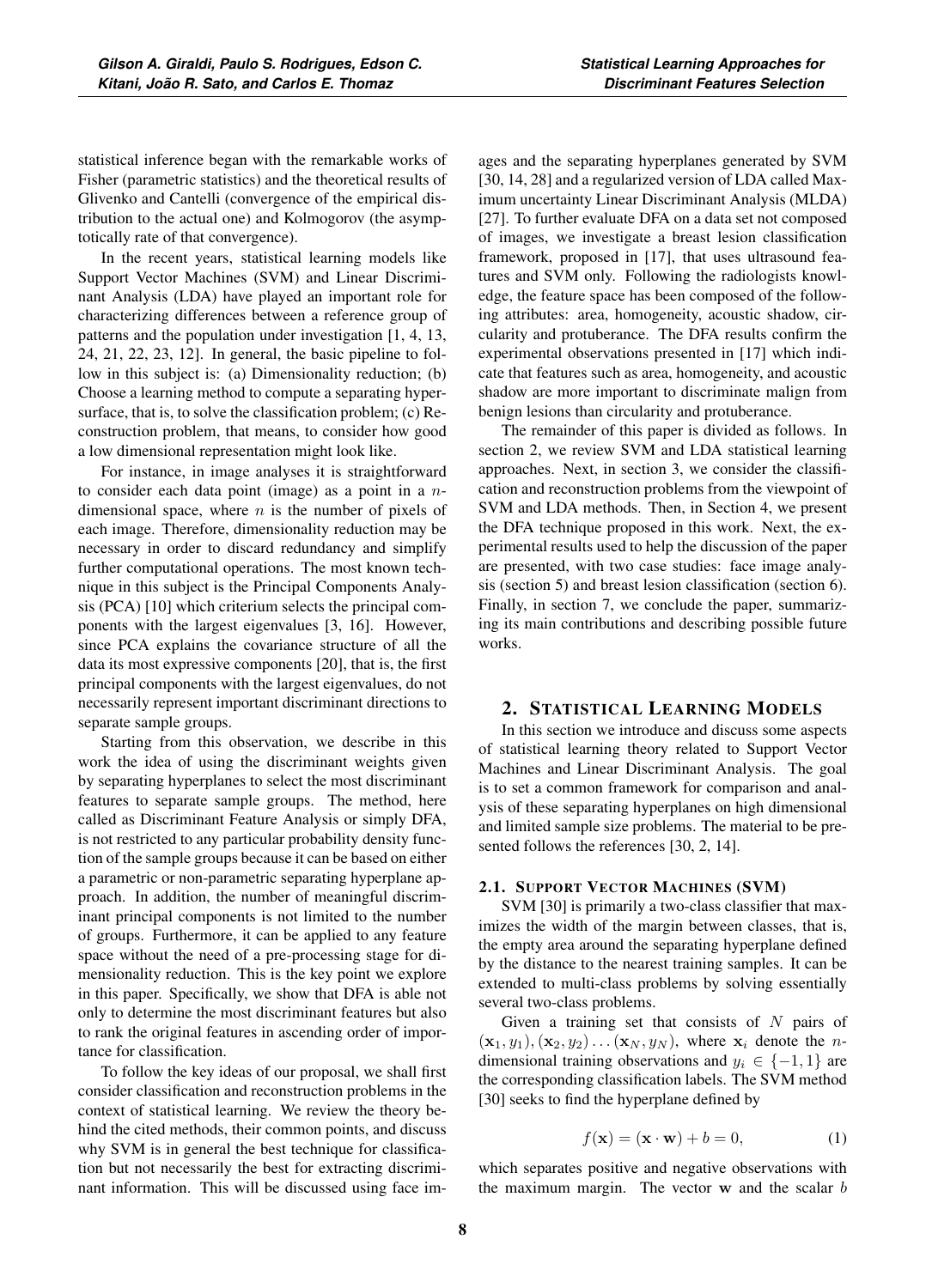(threshold value) determine the orientation and position of the separating hyperplane. It can be shown that the solution vector  $w_{sym}$  is defined in terms of a linear combination of the training observations, that is,

$$
\mathbf{w}_{sum} = \sum_{i=1}^{N} \alpha_i y_i \mathbf{x}_i, \tag{2}
$$

where  $\alpha_i$  are non-negative Lagrange coefficients obtained by solving a quadratic optimization problem with linear inequality constraints [2, 30]. Those training observations  $x_i$  with non-zero  $\alpha_i$  lie on the boundary of the margin and are called support vectors.

#### 2.2. LINEAR DISCRIMINANT ANALYSIS (LDA)

The primary purpose of the LDA is to separate samples of distinct groups by maximizing their between-class separability while minimizing their within-class variability.

Let the scatter matrices between-class  $S_b$  and withinclass  $S_w$  be defined, respectively, as

$$
\mathbf{S}_b = \sum_{i=1}^g N_i (\overline{\mathbf{x}}_i - \overline{\mathbf{x}}) (\overline{\mathbf{x}}_i - \overline{\mathbf{x}})^T
$$
 (3)

$$
\mathbf{S}_{w} = \sum_{i=1}^{g} (N_i - 1)\mathbf{S}_{i} = \sum_{i=1}^{g} \sum_{j=1}^{N_i} (\mathbf{x}_{i,j} - \overline{\mathbf{x}}_{i})(\mathbf{x}_{i,j} - \overline{\mathbf{x}}_{i})^{T},
$$
\n(4)

where  $x_{i,j}$  is the *n*-dimensional pattern (or sample) j from class  $i$ ,  $N_i$  is the number of training patterns from class  $i$ , and  $g$  is the total number of classes or groups. The vector  $\overline{\mathbf{x}}_i$  and matrix  $\mathbf{S}_i$  are respectively the unbiased sample and sample covariance matrix of class  $i$  [10]. The grand mean vector  $\bar{x}$  is given by

$$
\overline{\mathbf{x}} = \frac{1}{N} \sum_{i=1}^{g} N_i \overline{\mathbf{x}}_i = \frac{1}{N} \sum_{i=1}^{g} \sum_{j=1}^{N_i} \mathbf{x}_{i,j},
$$
 (5)

where  $N$  is, as described earlier, the total number of samples, that is,  $N = N_1 + N_2 + \ldots + N_g$ . It is important to note that the within-class scatter matrix  $S_w$  defined in equation (4) is essentially the standard pooled covariance matrix  $\mathbf{S}_p$  multiplied by the scalar  $(N - g)$ , where  $\mathbf{S}_p$  can be written as

$$
\mathbf{S}_p = \frac{1}{N - g} \sum_{i=1}^g (N_i - 1) \mathbf{S}_i
$$
  
= 
$$
\frac{(N_1 - 1)\mathbf{S}_1 + (N_2 - 1)\mathbf{S}_2 + \dots + (N_g - 1)\mathbf{S}_g}{N - g}.
$$
 (6)

The main objective of LDA is to find a projection matrix  $W_{lda}$  that maximizes the ratio of the determinant of the between-class scatter matrix to the determinant of the within-class scatter matrix (Fisher's criterium), that is,

$$
\mathbf{W}_{lda} = \arg \max_{W} \frac{|\mathbf{W}^{T} \mathbf{S}_{b} \mathbf{W}|}{|\mathbf{W}^{T} \mathbf{S}_{w} \mathbf{W}|}. \tag{7}
$$

The Fisher's criterium described in equation (7) is maximized when the projection matrix  $\mathbf{W}_{lda}$  is composed of the eigenvectors of  $S_w^{-1}S_b$  with at most  $(g-1)$  nonzero corresponding eigenvalues [10, 8]. In the case of a twoclass problem, the LDA projection matrix is in fact the leading eigenvector  $\mathbf{w}_{lda}$  of  $\mathbf{S}_w^{-1} \mathbf{S}_b$ , assuming that  $\mathbf{S}_w$  is invertible.

However, in limited sample and high dimensional problems, such as in face images analysis,  $S_w$  is either singular or mathematically unstable and the standard LDA cannot be used to perform the separating task. To avoid both critical issues, we have calculated  $w_{lda}$ by using a maximum uncertainty LDA-based approach (MLDA) that considers the issue of stabilizing the  $S_w$  estimate with a multiple of the identity matrix [26, 25, 27].

The MLDA algorithm can be described as follows:

- 1. Find the  $\Phi$  eigenvectors and  $\Lambda$  eigenvalues of  $\mathbf{S}_p$ , where  $\mathbf{S}_p = \frac{\bar{S}_w}{N-g}$ ;
- 2. Calculate the  $S_p$  average eigenvalue  $\overline{\lambda}$ , that is,

$$
\overline{\lambda} = \frac{1}{n} \sum_{j=1}^{n} \lambda_j = \frac{Tr(\mathbf{S}_p)}{n};\tag{8}
$$

3. Form a new matrix of eigenvalues based on the following largest dispersion values

$$
\Lambda^* = \underset{(3)}{\text{diag}[\max(\lambda_1, \overline{\lambda}), \max(\lambda_2, \overline{\lambda}), \dots, \max(\lambda_n, \overline{\lambda})];}
$$
\n(9)

4. Form the modified within-class scatter matrix

$$
\mathbf{S}_w^* = \mathbf{S}_p^*(N - g) = (\mathbf{\Phi}\Lambda^*\mathbf{\Phi}^T)(N - g). \quad (10)
$$

The MLDA method is constructed by replacing  $S_w$ with  $S^*_{w}$  in the Fisher's criterium formula described in equation 7. It is based on the idea that in limited sample size and high dimensional problems where the withinclass scatter matrix is singular or poorly estimated, the Fisher's linear basis found by minimizing a more difficult but appropriate *inflated* within-class scatter matrix would also minimize a less reliable *shrivelled* within-class estimate.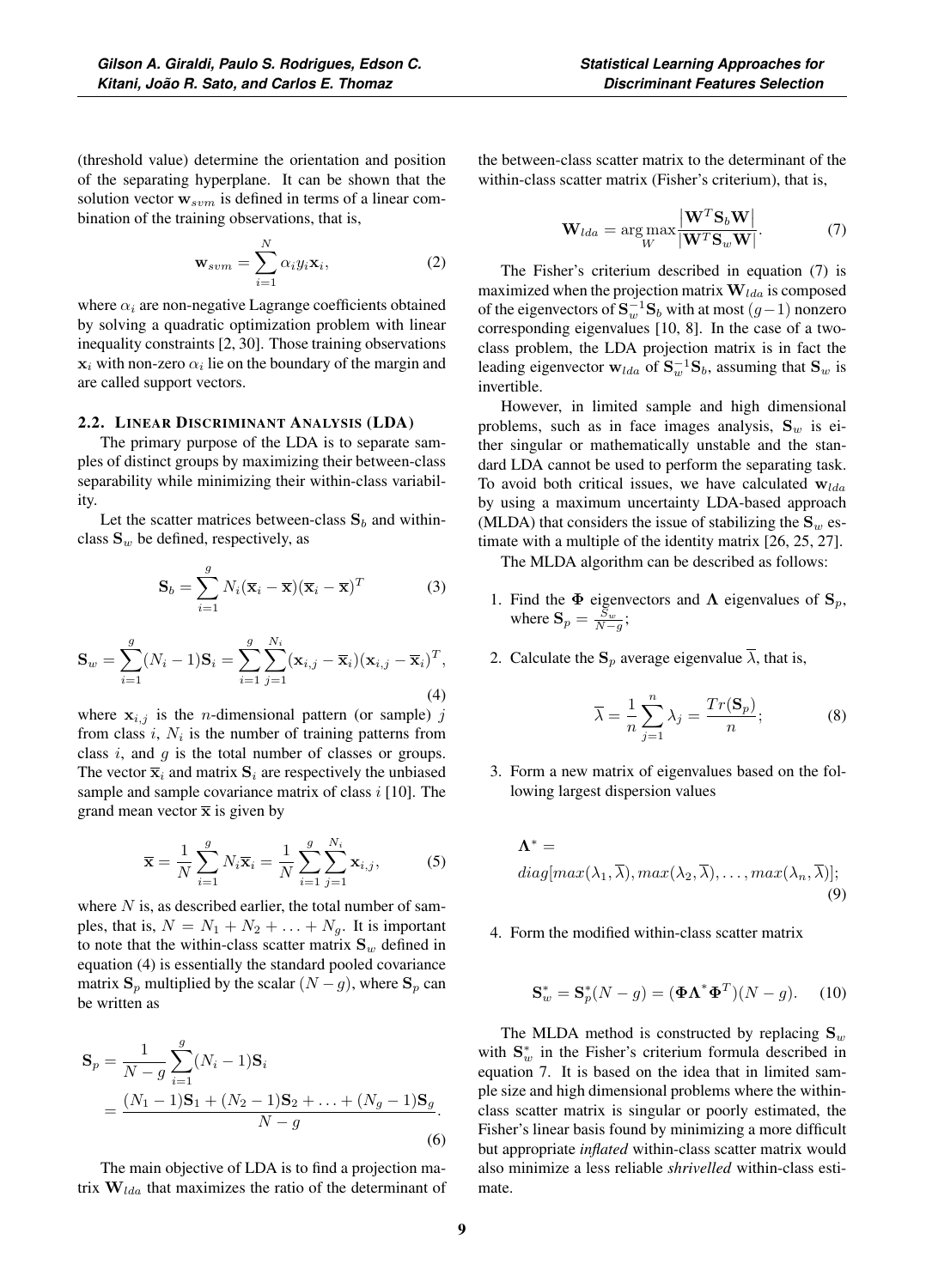# 3. CLASSIFICATION VERSUS RECON-**STRUCTION**

In this section, we consider classification and reconstruction problems from the viewpoint of LDA and SVM methods. As described in the previous section, both linear discriminant methods seek to find a decision boundary that separates data into different classes as well as possible.

The LDA solution is a spectral matrix analysis of the data and it depends on all of the data, even points far away from the separating hyperplane [14]. This can be seen by using the following example. Let **u** be a n-dimensional random vector with a mixture of two normal distributions with means  $\overline{\mathbf{x}}_1$  and  $\overline{\mathbf{x}}_2$ , mixing proportions of p and  $(1-p)$ , respectively, and a common covariance matrix  $\Sigma$ . Then, it can be shown that the covariance matrix **S** of all the samples can be calculated as follows [3]:

$$
\mathbf{S} = p(1-p)\mathbf{d}\mathbf{d}^T + \Sigma,
$$
 (11)

where  $\mathbf{d} = \overline{\mathbf{x}}_1 - \overline{\mathbf{x}}_2$ ,  $\mathbf{S}_b = p(1-p)\mathbf{d}\mathbf{d}^T$  and  $\mathbf{S}_w = \Sigma$ . Therefore, the Fisher's criterium in expression (7) becomes:

$$
\mathbf{w}_{lda} = \arg \max_{w} \frac{\left| \mathbf{w}^{T} \mathbf{dd}^{T} \mathbf{w} \right|}{\left| \mathbf{w}^{T} \mathbf{\Sigma} \mathbf{w} \right|}. \tag{12}
$$

Thus, it is clear that the LDA solution depends on the class distributions, that is, the sample group means (or class prototypes) and covariance matrix (or spread of the sample groups). Consequently, LDA is less robust to gross outliers [14]. This is the reason why LDA may misclassify data points nearby the boundary of the classes.

On the other hand, the description of the SVM solution, summarized by expression (2), does not depend on the class distributions, focusing on support vectors which are the observations that lie on the boundary of the margin. In other words, SVM discriminant direction focuses on the data that are most important for classification, but such data are not necessarily the most important ones for extracting discriminant information between the sample groups. Figures 1 and 2 picture these aspects. They show a hypothetical data set composed of two classes and the separating planes obtained respectively by the LDA and SVM methods.

Figure 1 shows the LDA hyperplane which normal direction is clearly biased by the class distributions whereas the Figure 2 pictures SVM solution which, according to the optimality criterium behind SVM, searches for the plane that separates the subsets with maximal marging. Figure 1 illustrates the fact that LDA solution is less sensitive to the subtleties of group differences found in the frontiers of the classes than SVM which gives a zoom into these subtleties. This is the reason why SVM is more



Figure 1. Hypothetical example: LDA separating hyperplane.



Figure 2. Hypothetical example: SVM separating hyperplane.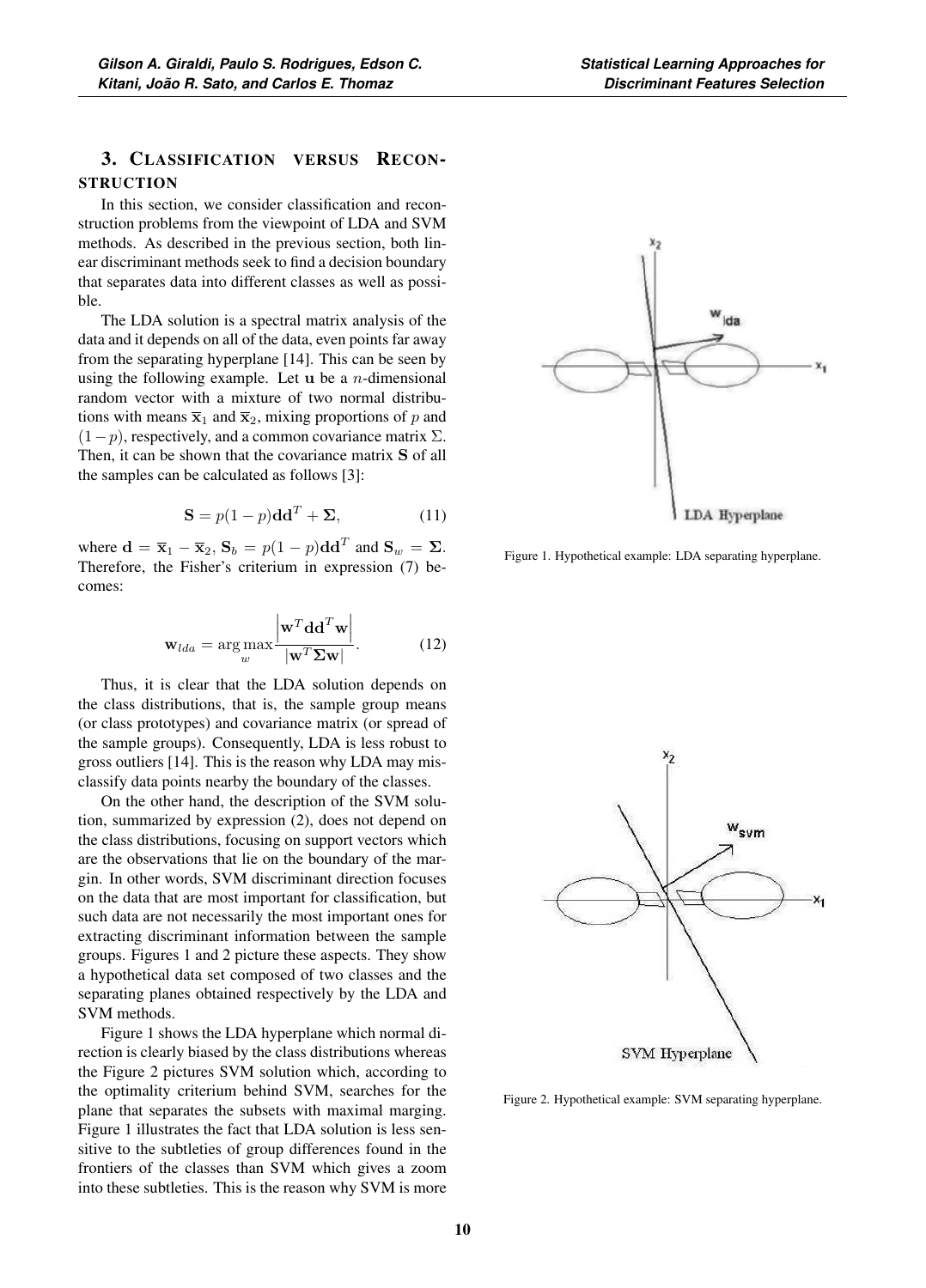robust nearby the classification boundary of the classes achieving best recognition rates.

However, when considering reconstruction, things become different. Let a point **x** in the feature space be computed by the following expression:

$$
\mathbf{x} = \overline{\mathbf{x}} + \delta \cdot \mathbf{w}, \quad \mathbf{w} \in \{\mathbf{w}_{lda}, \mathbf{w}_{sym}\},\qquad(13)
$$

where  $\delta \in \Re$  and  $\bar{x}$  is, for instance, the grand mean vector computed by expression (5). The LDA discriminant direction takes into account all the data because it maximizes the between-class separability while minimizing their within-class variability. This can be quantified by expression (12) which shows that LDA tries to collapse the classes into single points, their sample group means, as separated as possible. Therefore, when we set  $\mathbf{w} = \mathbf{w}_{lda}$  in equation (13) we are moving along a direction that represents essentially the difference of the sample means normalized by the spread of the samples on the whole feature space when computing the **x** point. On the other hand, expression (2) computes the SVM discriminant direction  $w_{sym}$  through a linear combination of the support vectors. Therefore, SVM does not take into account the information about the class prototypes and spreads. Consequently, we expect a more informative reconstruction result when  $\mathbf{w} = \mathbf{w}_{lda}$  than the one obtained by SVM discriminant direction, in terms of extracting group differences. Thus, Figures 1 and 2 are an attempt to represent these aspects in the sense that  $w_{lda}$ is closer than  $\mathbf{w}_{sym}$  to the direction  $\mathbf{d} = \overline{\mathbf{x}}_1 - \overline{\mathbf{x}}_2$ .

# 4. DISCRIMINANT FEATURES ANALYSIS (DFA)

We approach the problem of selecting and reconstructing the most discriminant features as a problem of estimating a statistical linear classifier. Hence, an ndimensional feature space  $\{x_1, x_2, ..., x_n\}$  is defined and a training set, consisting of  $N$  measurements, is selected to construct both MLDA and SVM separating hyperplanes. However, we shall emphasize that any separating hyperplane can be used here.

Thus, assuming only two classes to separate, the initial training set is reduced to a data set consisting of  $N$ measurements on only 1 discriminant feature given by:

$$
\tilde{y}_1 = x_{11}w_1 + x_{12}w_2 + \dots + x_{1n}w_n, \qquad (14)
$$
  
\n
$$
\tilde{y}_2 = x_{21}w_1 + x_{22}w_2 + \dots + x_{2n}w_n,
$$
  
\n...  
\n
$$
\tilde{y}_N = x_{N1}w_1 + x_{N2}w_2 + \dots + x_{Nn}w_n,
$$

where  $\mathbf{w} = [w_1, w_2, ..., w_n]^T$  is the discriminant direc-<br>tion calculated by either MI DA or SVM approach and tion calculated by either MLDA or SVM approach, and  $[x_{i1}, x_{i2}, ..., x_{in}], i = 1, ..., N$  are the sample features.

We can determine the discriminant contribution of each feature by investigating the weights  $[w_1, w_2, ..., w_n]^T$  of the corresponding discriminant<br>direction w. Weights that are estimated to be 0 or direction **w**. Weights that are estimated to be 0 or<br>approximately 0 have pegligible contribution on the disapproximately 0 have negligible contribution on the discriminant scores  $\tilde{y}_i$  described in equation (14), indicating that the corresponding features are not significant to separate the sample groups. In contrast, largest weights (in absolute values) indicate that the corresponding features contribute more to the discriminant score and consequently are important to characterize the differences between the groups.

Therefore, we select as the most important discriminant features the ones with the highest weights (in absolute values), that is,  $|w_1| \ge |w_2| \ge ... \ge |w_n|$  described by either the MLDA separating hyperplane

$$
\mathbf{w}_{mlda} = \arg \max_{w} \frac{|\mathbf{w}^T S_b \mathbf{w}|}{|\mathbf{w}^T S_w^* \mathbf{w}|}
$$
(15)

or the SVM separating hyperplane, as described in equation (2) and repeated here as a reminder,

$$
\mathbf{w}_{sum} = \sum_{i=1}^{N} \alpha_i y_i(\mathbf{x}_i).
$$
 (16)

In short, we are selecting among the original features the ones that are efficient for discriminating rather than representing the samples.

Once the statistical linear classifier has been constructed, we can move along its corresponding discriminant direction and extract the group differences captured by the classifier. Therefore, assuming that the spreads of the classes follow a Gaussian distribution and applying limits to the variance of each group, such as  $\pm 3\sigma_i$ , where  $\sigma_i$  is the standard deviation of each group  $i \in \{1, 2\}$ , we can move along  $w_{mlda}$  and  $w_{sym}$  and perform a discriminant features analysis of the data. Specifically, this mapping procedure is generated through expression (13), setting  $\delta = j\sigma_i$ , where  $j \in \{-3, -2, -1, 0, 1, 2, 3\}$ ,  $\bar{\mathbf{x}} = \bar{\mathbf{x}}_i$ , and replacing **w** with  $\mathbf{w}_{mlda}$  or  $\mathbf{w}_{sum}$ , that is:

$$
\mathbf{x}_{i,j} = \overline{\mathbf{x}}_i + j\sigma_i \cdot \mathbf{w}, \qquad \mathbf{w} \in \{\mathbf{w}_{lda}, \mathbf{w}_{sym}\}. \tag{17}
$$

This mapping procedure may work as a way of defining changes that come from "definitely group 1" and "definitely group 2" samples, and consequently investigating linear discriminant differences captured by the classifier that are beyond the average change described by each sample group.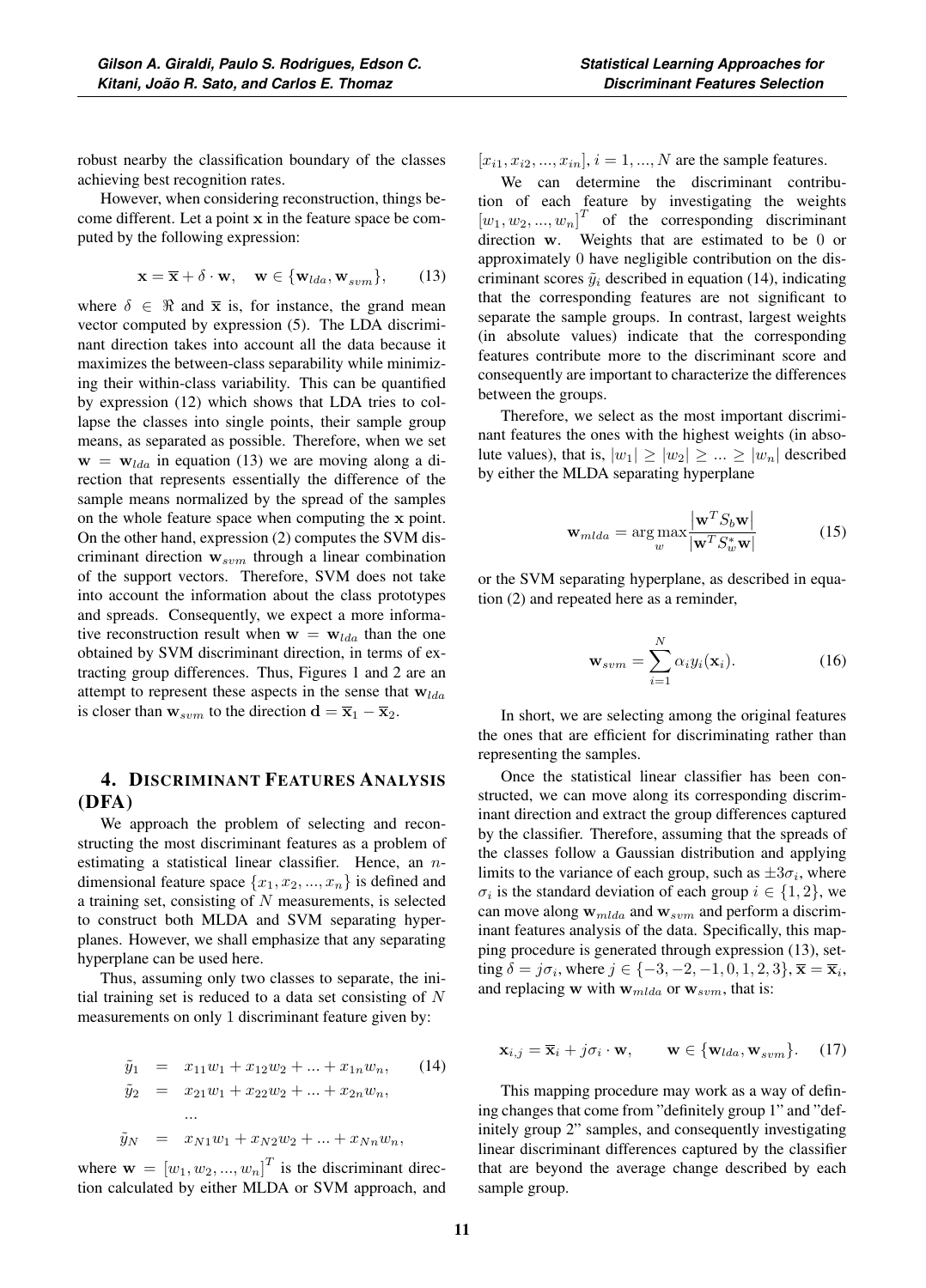# 5. CASE STUDY 1: FACE IMAGES

We present in this section experimental results on face images analysis. These experiments illustrate firstly the reconstruction problem based on the most expressive principal components and then compare the discriminative information extracted by the MLDA and SVM linear approaches. Since the face recognition problem involves small training sets and a large number of features, common characteristics in several pattern recognition applications, and does not require a specific knowledge to interpret the differences between groups, it seems an attractive application to investigate and discuss the statistical learning methods studied in this work.

#### 5.1. FACE DATABASE

We have used frontal images of a face database maintained by the Department of Electrical Engineering of FEI to carry out the experiments. The FEI face database contains a set of face images taken between June 2005 and March 2006 at the Artificial Intelligence Laboratory in São Bernardo do Campo, São Paulo, Brazil, with 14 images for each of 200 individuals - a total of 2800 images. All images are colorful and taken against a white homogenous background in an upright frontal position with profile rotation of up to about 180 degrees. Scale might vary about 10% and the original size of each image is 640x480 pixels. All faces are mainly represented by subjects between 19 and 40 years old with distinct appearance, hairstyle, and adorns. This database is publicly available for download on the following site http://www.fei.edu.br/∼cet/facedatabase.html.

To minimize image variations that are not necessarily related to differences between the faces, we first aligned all the frontal face images to a common template so that the pixel-wise features extracted from the images correspond roughly to the same location across all subjects. In this manual alignment, we have randomly chosen the frontal image of a subject as template and the directions of the eyes and nose as a location reference. For implementation convenience, all the frontal images were then cropped to the size of 360x260 pixels and converted to 8-bit grey scale. Since the number of subjects is equal to 200 and each subject has two frontal images (one with a neutral or non-smiling expression and the other with a smiling facial expression), there are 400 images to perform the experiments.

## 5.2. PCA RECONSTRUCTION RESULTS

It is well-known that well-framed face images are highly redundant not only owing to the fact that the image intensities of adjacent pixels are often correlated but also because every individual has one mouth, one nose, two eyes, etc. As a consequence, we can apply dimensionality reduction in order to project an input image with  $n$  pixels onto a lower dimensional space without significant loss of information. Principal Components Analysis (PCA) is a feature extraction procedure concerned with explaining the covariance structure of a set of variables through a small number of linear combinations of these variables.

Thus, let an  $N \times n$  training set matrix **X** be composed of N input face images with  $n$  pixels. This means that each column of matrix **X** represents the values of a particular pixel observed all over the  $N$  images. Let this data matrix **X** have covariance matrix **S** with respectively **P** and  $\Lambda$  eigenvector and eigenvalue matrices, that is,

$$
\mathbf{P}^T \mathbf{S} \mathbf{P} = \mathbf{\Lambda}.\tag{18}
$$

It is a proven result that the set of  $m$  ( $m \leq n$ ) eigenvectors of **S**, which corresponds to the m largest eigenvalues, minimizes the mean square reconstruction error over all choices of m orthonormal basis vectors (Fukunaga, 1990). Such a set of eigenvectors that defines a new uncorrelated coordinate system for the training set matrix **X** is known as the principal components. In the context of face recognition, those  $P_{pca} = [\mathbf{p}_1, \mathbf{p}_2, ..., \mathbf{p}_m]$  components are frequently called eigenfaces [29].

As the average face image is an  $n$ -dimensional point  $(n=360x260=93600)$  that retains all common features from the training sets, we could use this point to understand what happens statistically when we move along the principal components and reconstruct the respective coordinates on the image space. Analogously to the works by Cootes et al. [6, 5, 7], we have changed the average face image  $\bar{x}$  by reconstructing each principal component separately using the limits of  $\pm\sqrt{\lambda_i}$ , where  $\lambda_i$  are the corresponding largest eigenvalues. Specifically, we set  $\delta = j\sqrt{\lambda_i}$ , with  $j \in \{-3, -2, -1, 0, 1, 2, 3\}$ , in ex-<br>pression (13) and replace w with the principal directions pression (13) and replace **w** with the principal directions, that is:

$$
\mathbf{x}_{i,j} = \overline{\mathbf{x}} + j\sqrt{\lambda_i} \cdot \mathbf{p}_i, \quad i = 1, 2, \dots, 7 \quad (19)
$$

where  $\mathbf{p}_1, \mathbf{p}_2, \dots, \mathbf{p}_7$  are the first seven most expressive principal components.

Figure 3 illustrates these transformations using the 400 frontal images available. As it can be seen, the first principal component (on the top) captures essentially the variations in the illumination and gender of the training samples. The second and third directions, in turn, model respectively variations related to grey-level of the faces and hair, and the shape of the head. Moreover, the fourth principal component captures the variation in the shape of the head as well as in the length of hair and in its greylevel. In contrast, the fifth most expressive component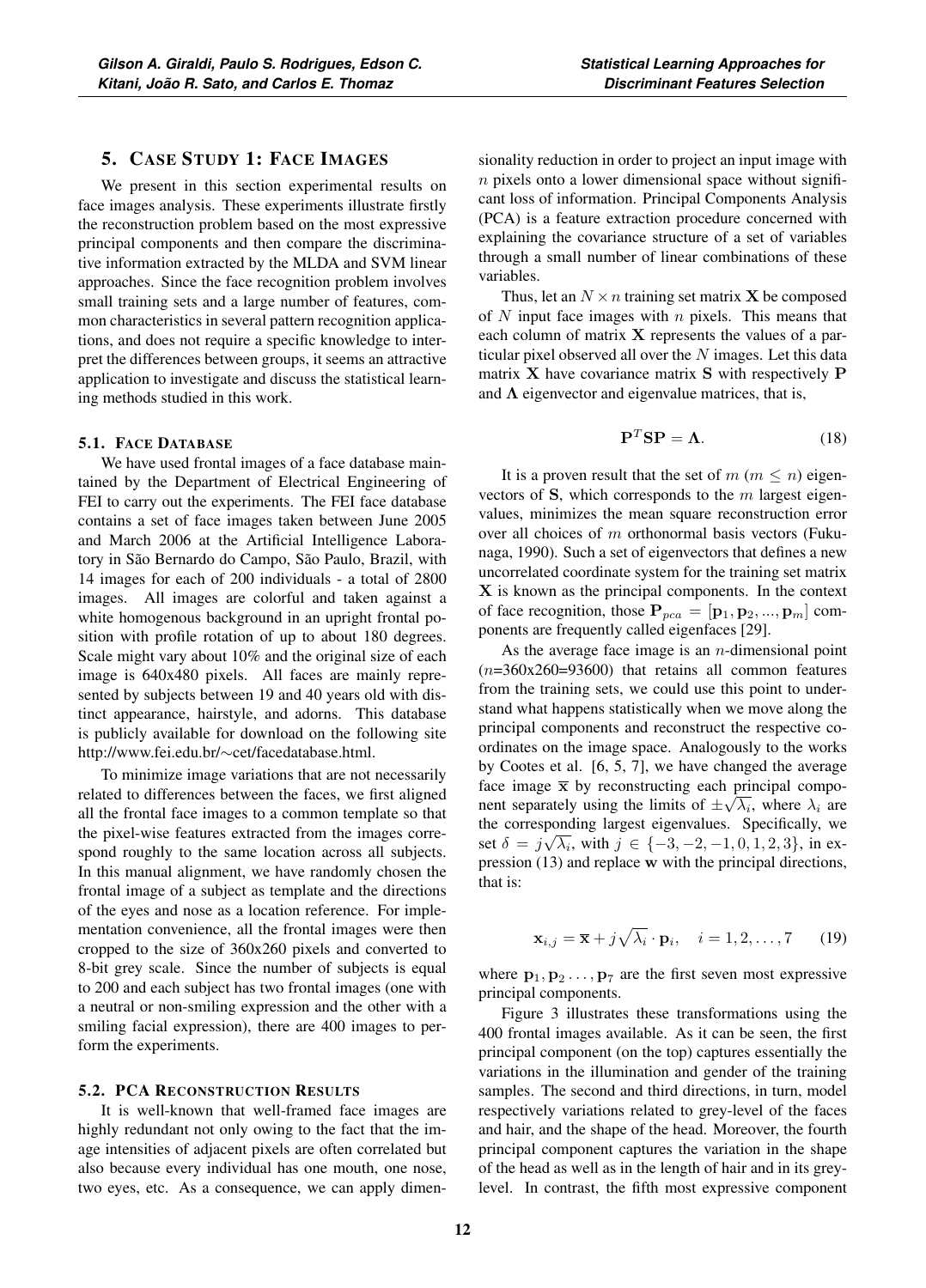

Figure 3. Reconstruction of the PCA most expressive components, i.e., from top to bottom, the first seven principal components with the largest eigenvalues in descending order. Each row  $i$  of images represents the following reconstruction defined by equation (19):  $[\mathbf{x}_{i,-3}, \mathbf{x}_{i,-2}, \mathbf{x}_{i,-1}, \mathbf{x}_{i,0}, \mathbf{x}_{i,+1}, \mathbf{x}_{i,+2}, \mathbf{x}_{i,+3}]$ , where  $i = 1, 2, ..., 7$ .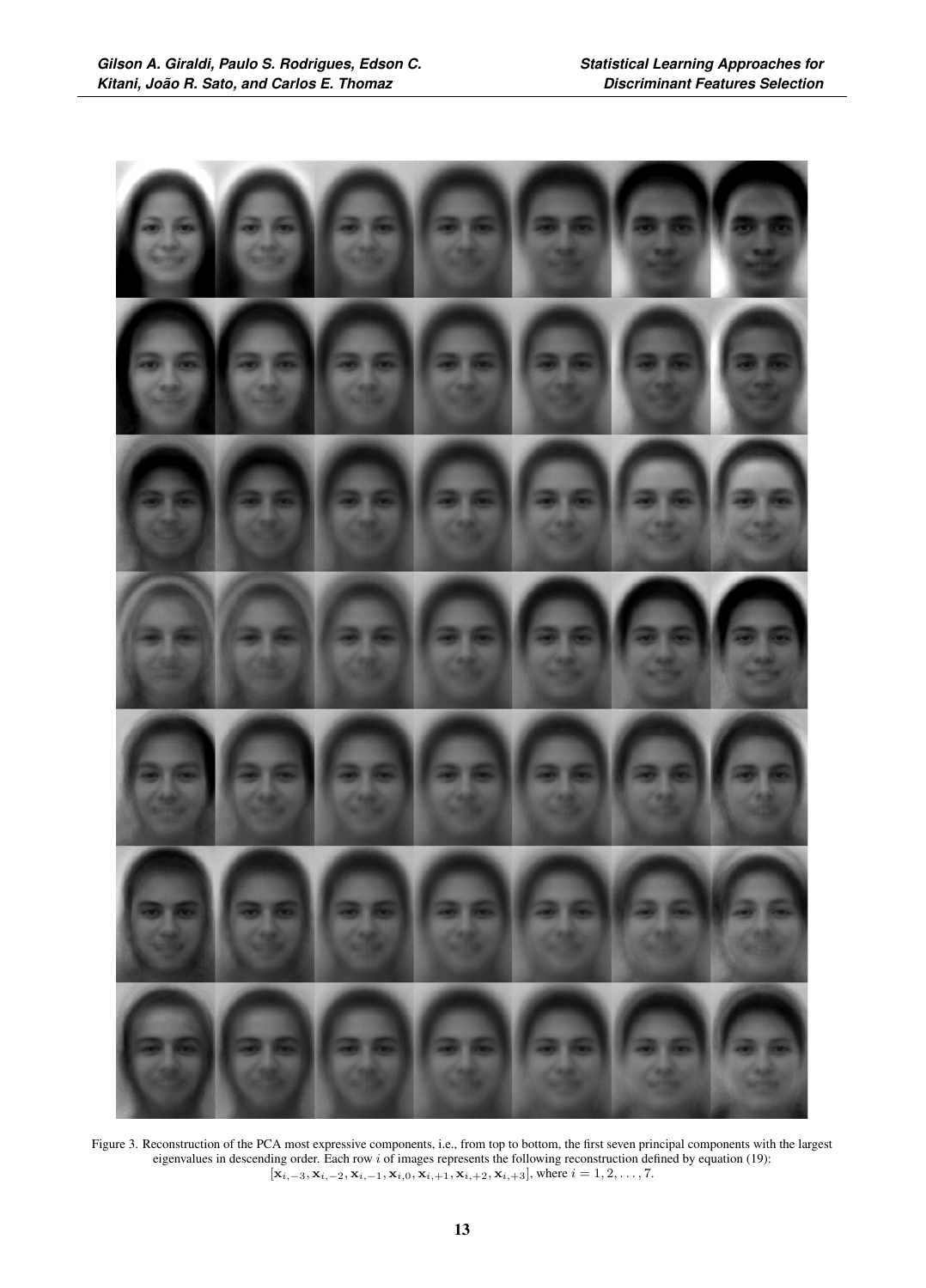

Figure 4. MLDA (top) and SVM (bottom) most discriminant pixels: (left) comparing the gender intensity changes; (right) comparing the expression intensity changes.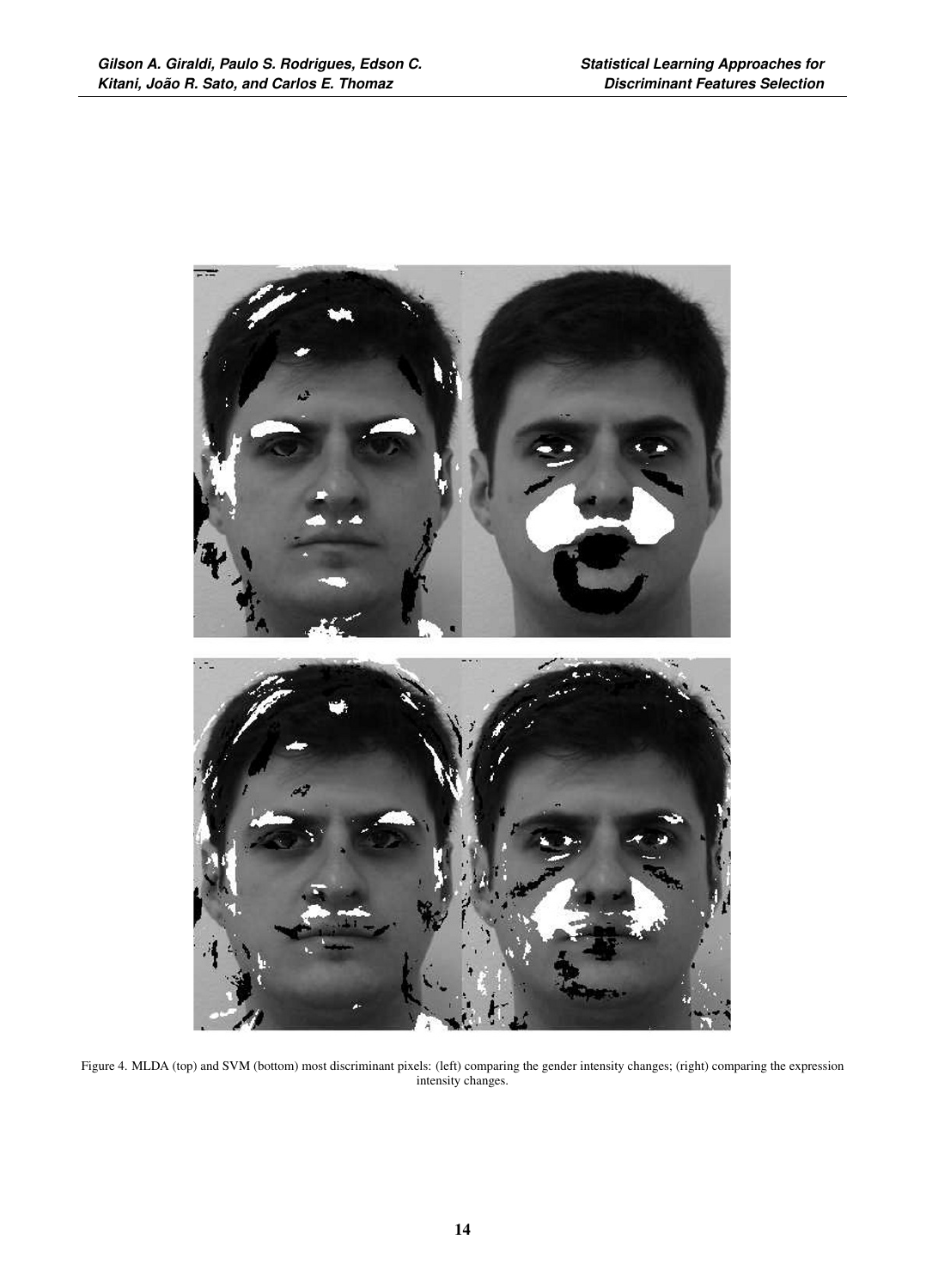

Figure 5. Reconstruction of the discriminant features captured by the MLDA and SVM statistical learning approaches. First two rows represent the gender experiments: MLDA (top) and SVM (bottom). Last two rows correspond to the facial expression experiments: MLDA (top) and SVM (bottom). From left (group 1 of male or smiling samples) to right (group 2 of females or non-smiling samples) each row of images represents the following reconstruction defined by equation (17):  $[\mathbf{x}_{1,-3}, \mathbf{x}_{1,0}, \mathbf{x}_{1,+1}, \frac{\mathbf{x}_{1,0} + \mathbf{x}_{2,0}}{2}, \mathbf{x}_{2,-1}, \mathbf{x}_{2,0}, \mathbf{x}_{2,+3}]$ .

describes some profile changes of the subjects that cannot be characterized as either gender or expression variation. The last two most expressive components capture other variations that are related to male and female differences such as the presence or absence of beard around the cheeks and chin regions.

As we should expect, these experimental results show that PCA captures features that have a considerable variation between all training samples, like changes in illumination, gender, and head shape. However, if we need to identify specific changes such as the variation in facial expression solely, PCA has not proved to be a useful solution for this problem. As it can be seen in Figure 3, although the fourth principal component models some facial expression variation, this specific variation has been subtly captured by other principal components as well including other image artifacts. Likewise, as Figure 3 illustrates, although the first principal component models

gender variation, other changes have been modeled concurrently, such as the variation in illumination. In fact, when we consider a whole grey-level model without landmarks to perform the PCA analysis, there is no guarantee that a single principal component will capture a specific variation alone, no matter how discriminant that variation might be.

## 5.3. INFORMATION EXTRACTION AND CLASSIFI-CATION RESULTS

We have carried out the following two-group statistical analyzes: female versus male (gender) experiments, and non-smiling versus smiling (expression) experiments. We have composed the gender training set of 200 frontal female images, i.e. a mixture of non-smiling and smiling female images, and 200 analogous frontal male images. For the expression experiments, we have used the 200 frontal non-smiling images available, i.e. a mixture of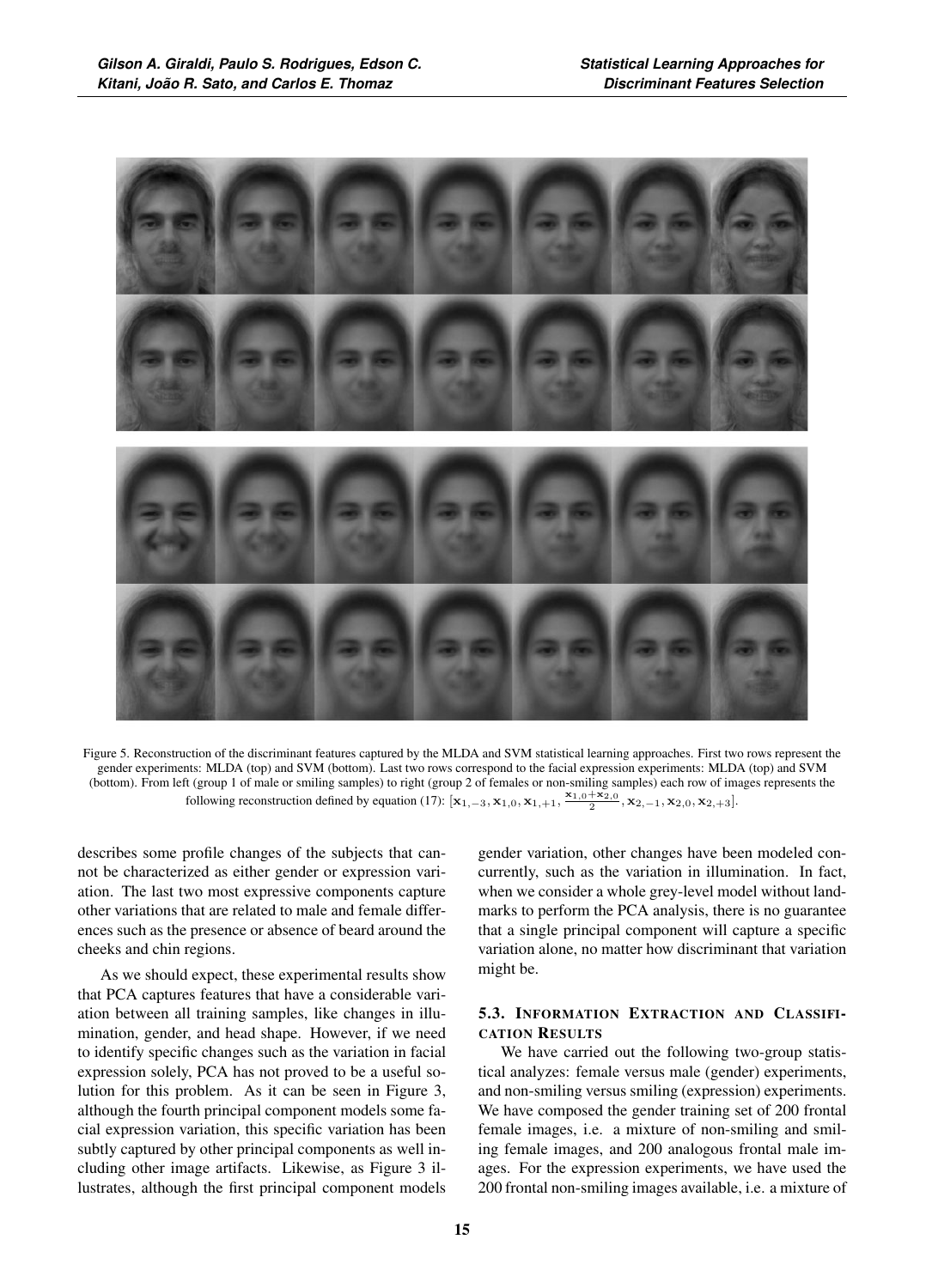female and male images, and their respective frontal smiling images. The idea of the first discriminant experiment is to evaluate the statistical learning approaches on a discriminant task where the differences between the groups are evident. The second experiment poses an alternative analysis where there are subtle differences between the groups.

Before evaluating the classification performance of the separating hyperplanes, we first analyze the linear discriminant features extracted by the MLDA and SVM statistical learning methods. Since the separating hyperplanes have been calculated on the PCA feature space, DFA can determine the MLDA and SVM discriminant contribution of each pixel on the original image space by multiplying  $w_{mlda}$  and  $w_{sym}$  by the transpose of the principal components matrix  $P_{pca}$ .

Figure 4 shows the spatial distribution of the discriminant pixels extracted by each separating hyperplane superimposed on the template image used to align all the frontal faces. We highlight only the pixels which correspond to the 5% largest (in absolute values) positive and negative weights. We can see clearly that by exploring the separating hyperplane found by the statistical learning approaches and ranking their most discriminant pixels we are able to identify features that most differ between the group samples, such as: hair, eyebrow, eyes, nose, upper lip, chin and neck for the gender experiments; and eyes, shadow, cheek, upper lip and mouth for the facial expression experiments. As we should expect, changes in facial expression are subtler and more localized than the gender ones. Moreover, it is important to note that the discriminant features vary depending on the separating hyperplane used. We observe that the discriminant features extracted by MLDA are more informative and robust for characterizing group-differences than the SVM ones.

Figure 5 summarizes the reconstruction results captured by the multivariate statistical classifiers using all the gender and facial expression training samples. Specifically, these images are generated through expression (17), replacing **w** with  $w_{mlda}$  and  $w_{sym}$ . As it can be seen, both MLDA and SVM hyperplanes similarly extracts the gender group differences, showing clearly the features that mainly distinct the female samples from the male ones, such as the size of the eyebrows, nose and mouth, without enhancing other image artifacts. Looking at the facial expression spatial mapping, however, we can visualize that the discriminative direction found by the MLDA has been more effective with respect to extracting group-differences information than the SVM one. For instance, the MLDA most discriminant direction has predicted facial expressions not necessarily present in our corresponding expression training set, such as the "definitely smiling" or may be "happiness" status and "definitely non-smiling" or may be "anger" status represented

respectively by the left most and right most images in the third row of Figure 5.

Finally, Table 1 shows the leave-one-out recognition rates of the MLDA and SVM classifiers on the gender and facial expression experiments. As it can be seen, in both experiments SVM achieved the best recognition rates showing higher classification results than the MLDA approach. These results confirm the fact that SVM is a more robust technique for classification than MLDA, as already pointed out in section 3.

| Experiment    | <b>Recognition Rate</b> |            |
|---------------|-------------------------|------------|
| (400 samples) | <b>MLDA</b>             | <b>SVM</b> |
| Gender        |                         |            |
| male          | 95.0%                   | 98.5%      |
| female        | 93.5%                   | 98.0%      |
| all           | 94.3%                   | 98.3%      |
| Expression    |                         |            |
| non-smiling   | 96.5%                   | 97.0%      |
| smiling       | 88.5%                   | 93.5%      |
| all           | 92.5%                   | 95.3%      |

Table 1. Classification results of the MLDA and SVM separating hyperplanes.

## 6. CASE STUDY 2: BREAST LESION

In [17], authors have proposed an automatic methodology for breast lesion classification in ultrasound images based on the following five-step framework: (a) Nonextensive entropy segmentation algorithm; (b) Morphological cleaning to improve segmentation result; (c) Accurate boundary extraction through level set framework; (d) Feature extraction; (e) SVM non-linear classification using the breast lesion features as inputs.

#### 6.1. FIVE-STEP ULTRASOUND FRAMEWORK

The first step of the framework for breast lesion analysis performs an initial segmentation of the ultrasound image using a generalization of the well known Boltzman-Gibbs-Shannon entropy. In [17] it was presented an algorithm, called NESRA (Non-Extensive Segmentation Recursive Algorithm) to detect the main regions of the ultrasound images (say, the tumor and the background ones) as well as the narrow region around the tumor. These regions are fundamental to further extracting the tumor features. Figure 6 shows an image example of an original benign lesion used in this work (on the top) and the corre-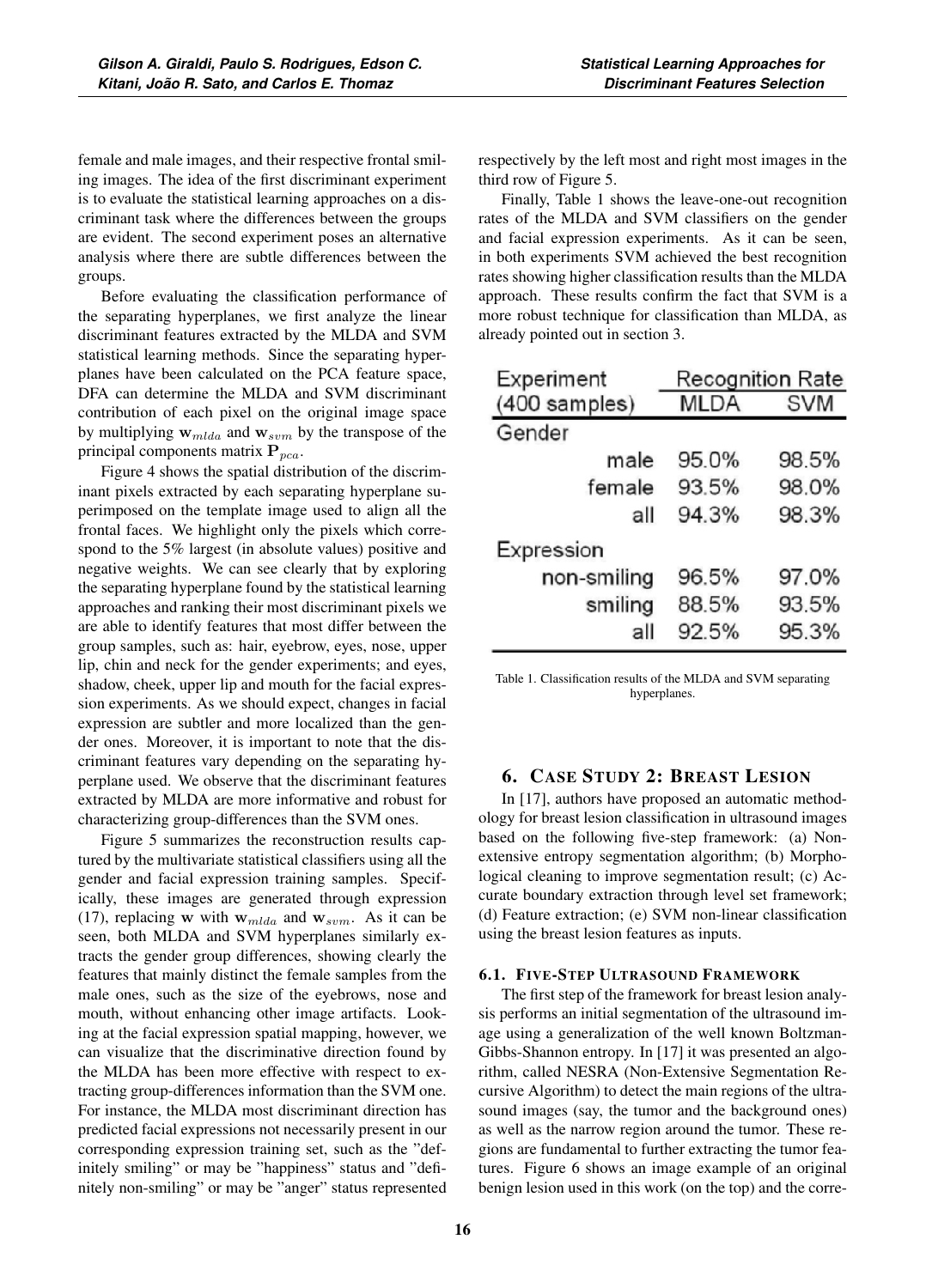

(b)

Figure 6. (a) Original ultrasound benign image; (b) NESRA segmentation.

sponding result after the non-extensive segmentation with the NESRA algorithm (on the bottom). The justification of why using a non-extensive segmentation algorithm for ultrasound images can be found in [17] and references therein.

As described in the framework, in the second step we have used a morphological chain approach in order to extract the region of interest (ROI) from the background. This was accomplished through the following rule. Considering the binary image generated by NESRA (e.g Figure 6-b), let  $\alpha$  and  $\beta$  be the total ROI's area and the total image area, respectively. If  $\alpha \geq \xi \beta$  an erosion is carried out and if  $\alpha \leq \delta \beta$  a dilation is performed. Assuming that the ROI has a geometric point near to the image center, we apply a region growing algorithm which defines the final ROI's boundary. In [17] it was set  $\xi = 0.75$  and  $\delta = 0.25$ to extract most the ROIs. The result of this morphological rule applied in the image of Figure 6-b is illustrated in Figure 7-a. As it can be seen, the region generated by the morphological chain rule is a coarse representation of the lesion region. Then, we have applied a level set framework [17] using as initialization this region's boundary [19]. The result can be seen in Figure 7-b, which was accomplished with only 10 iterations of the level set approach.

The result of the lesion extraction illustrated in Figure 7 was used as input to calculate the tumor features commonly used by radiologists in diagnosis. Then, the next step is the feature extraction of the ROI. In the work pre-





(b)

Figure 7. (a) ROI after morphological step; (b) final ROI after the level set approach.

sented in [17], three radiologists stated five features which have high probability to work well as a discriminator between malignant and benign lesions. Then, we have used these features and tested them in order to achieve the best combination in terms of performance. The feature space has been composed of the following attributes:

- Area (AR): The first feature considered is the lesion area. As indicated by the radiologists, since malignant lesions generally have large areas in relation to benign ones, this characteristic might be an important discriminant feature. We have normalized it by the total image area.
- Circularity (CT): The second characteristic is related to the region circularity. Since benign lesions generally have more circular areas compared with the malignant ones, this can also be a good discriminant feature. Then, we have taken the ROI's geometric center point and compute the distance from each boundary point  $(x_i, y_i)$  to it. We should expect that malignant lesions tend to have high standard deviations of the average distances in relation to the benign ones. Also, this feature is normalized by total image area.
- Protuberance (PT): The third feature is the size distribution of the lobes in a lesion. A boundary's lobe is a protuberant region on the boundary. We have computed the convex hull of the ROI and the lobe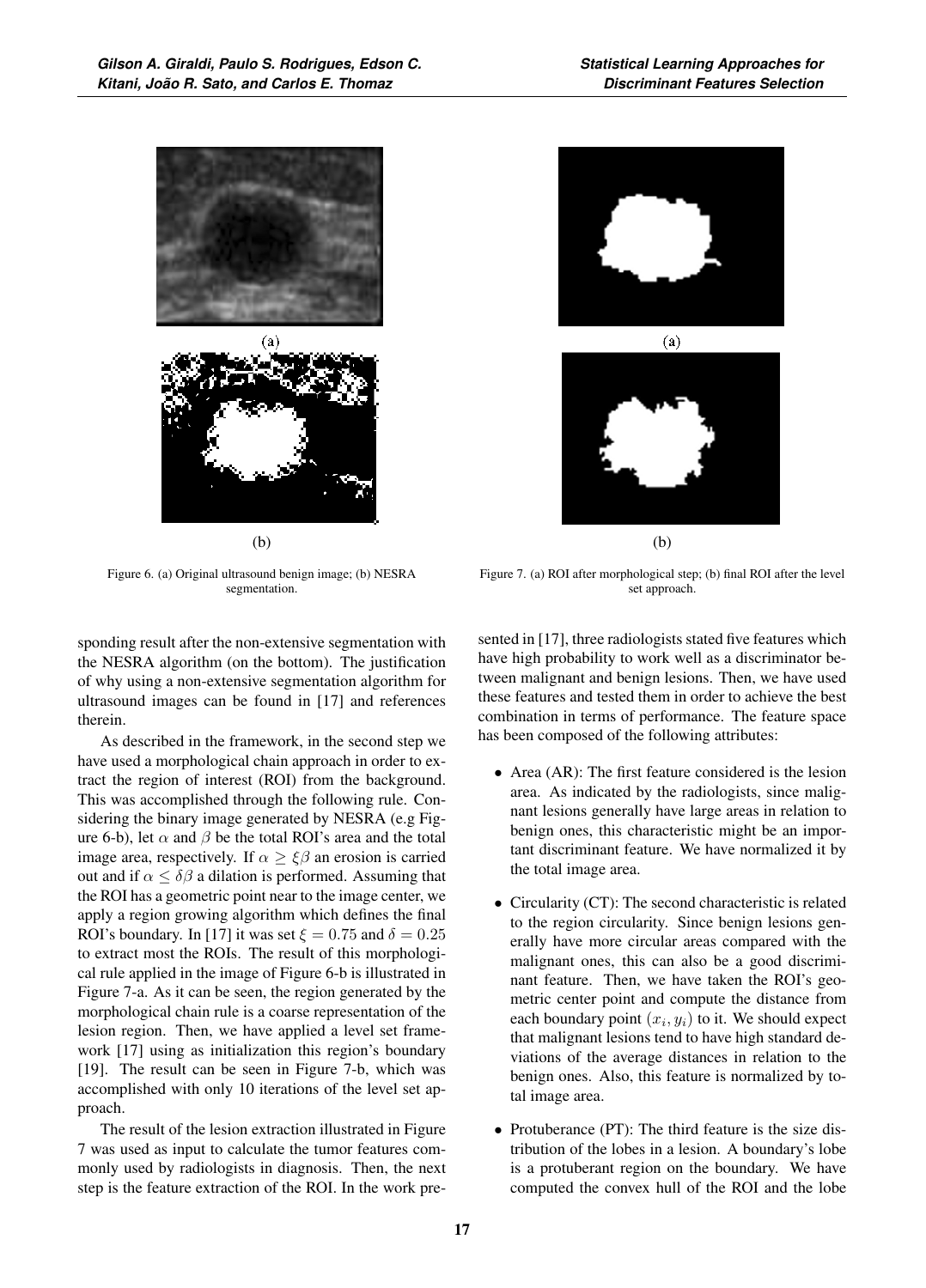• Homogeneity (HO): The next feature is related to the homogeneity of the lesion. Malignant lesions tend to be less homogeneous than benign ones. Then, we take the Boltzman-Gibbs-Shannon entropy – taken over the gray scale histogram – relative to the maximum entropy as the fourth discriminant feature. In this case, we should expect that as higher the relative entropy less homogeneous is the lesion region and, consequently, higher is the chance to be a malign lesion.

have higher average area than benign ones.

• Acoustic Shadow (AS): The last feature is related with a characteristic called acoustic shadow. In benign lesions there are many water particles and, as a consequence, dark areas below such lesions are likely to be detected. On the other hand, when the lesion is more solid (a malignant characteristic), there is a tendency in forming white areas below it. We have computed the relative darkness between both areas (lesion's area and area below the lesion) and have taken it as the fifth lesion feature.

These features are the input to a SVM classifier that separates the breast lesions between malignant and benign types. The applied SVM utilizes B-spline as a kernel in its framework. In [17], authors justified the use of a B-Spline as a kernel for the SVM by comparing its performance with polynomial and exponential kernels. Additionally, in [17], ROC analyzes of several combinations of the five-feature set have been performed to determine the best recognition performance of the framework. Although the experimental results reported in [17] have shown that area, homogeneity, and acoustic shadow gives the best classification rates, no theoretical justification was presented in order to select a specific subset of the original feature space for optimum information extraction and classification performance.

# 6.2. INFORMATION EXTRACTION AND CLASSIFI-CATION RESULTS

We repeat the same experiments carried out in [17], which have used a 50 pathology-proven cases database (20 benign and 30 malignant) to evaluate our DFA method on the five-step ultrasound framework previously described. Each case is a sequence of 5 images of the same lesion. Thus, we tested 100 images of benign lesion and 150 of malignant ones, that is, a total of 250 difference case.

Since the SVM separating hyperplane has been calculated on the original feature space, DFA can determine the discriminant contribution of each feature by investigating the weights of the most discriminant direction found by the SVM approach. Table 2 lists the features in decreasing order of discriminant power (in absolute values) selected by the SVM separating hyperplane using all the samples available. As it can be seen, SVM has selected the AR feature as the most discriminant feature, followed by AS, HO, CT and PT. In other words, we should expect a better performance of the classifier when using, for instance, two features only, if we select the pair of features  $(AR, AS)$  rather than  $(CT, PT)$ .

- 1 Area (AR)
- 2 Acoustic Shadow (AS)
- 3 Homogeneity (HO)
- 4 Circularity (CT)
- 5 Protuberance (PT)

Table 2. SVM most discriminant features in decreasing order.

Analogously to the previous face experiments, the other main task that can be carried out by the DFA approach is to reconstruct the most discriminant feature described by the SVM separating hyperplane. Figure 8 presents the SVM most discriminant feature of the fivefeature dataset using all the examples as training samples. It displays the differences on the original feature space captured by the classifier that change when we move from one side (malignant or group 1) of the dividing hyperplane to the other (benign or group 2). Specifically, these variations are generated through expression (17), replacing **w** with  $w_{sym}$ . We can see clearly differences in the AR as well as AS and HO features. That is, the changes on the AR, AS, and HO features are relatively more significant to discriminate the sample groups than the CT and PT features. Additionally, Figure 8 illustrates that when we move from the definitely benign samples (on the right) to the definitely malign samples (on the left), we should expect an relative increase on the lesion area (AR), and a relative decrease on the acoustic shadow (AS) and homogeneity (HO) of the lesion. All these results are plausible and provide a quantitative measure to interpreting the discriminant importance and variation of each feature in the classification experiments.

Following the discriminant order and importance suggested in Table 2 and Figure 8 respectively, we can guide our classification experiments by combining the features according to those which improve the groups separation. Then, we carried out further classification experiments according to the following features combination:

- 1. AR + AS
- 2.  $AR + AS + HO$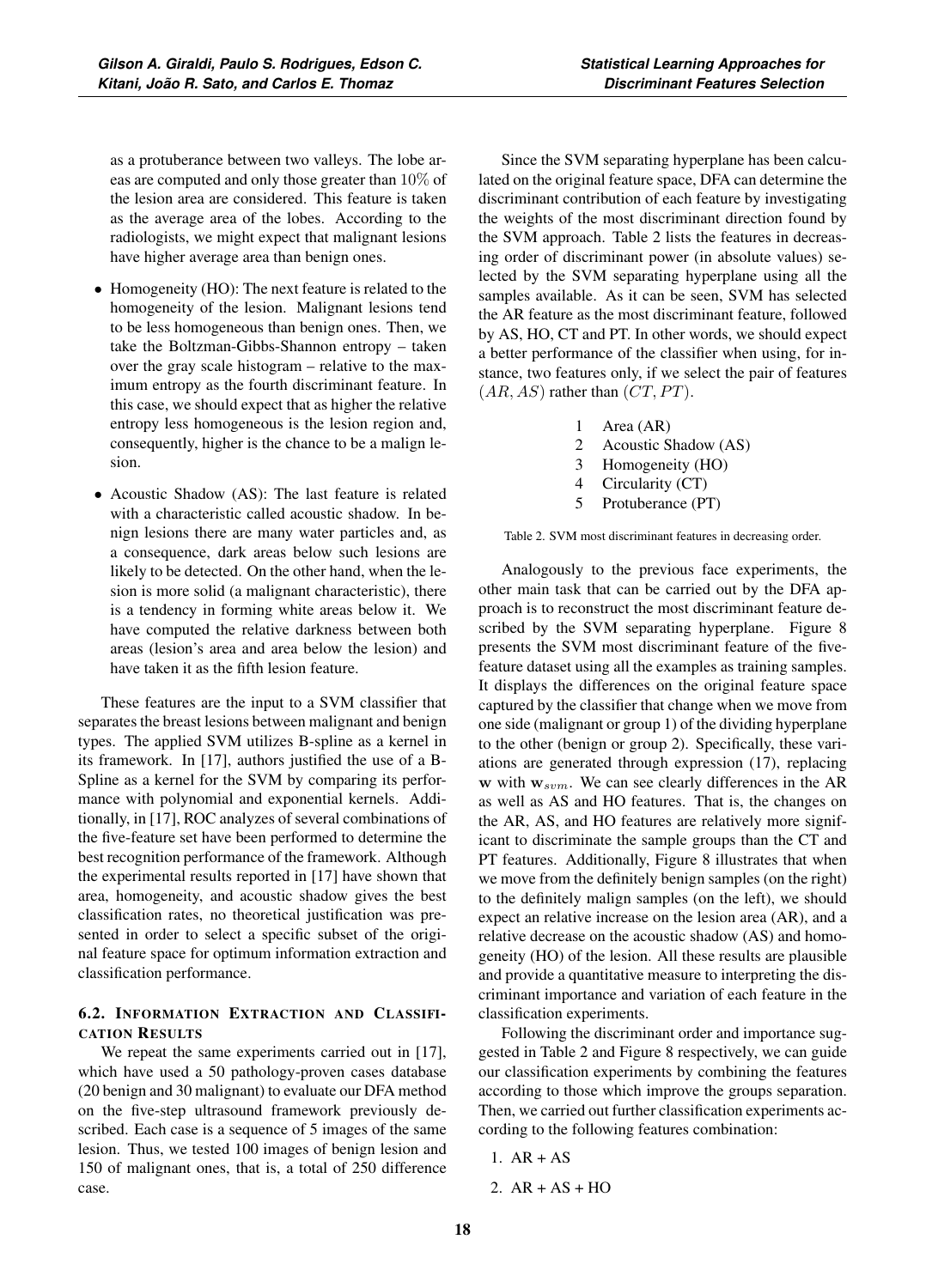

SVM Hyperplane: AR, AS, HO, CT, PT

- Figure 8. Reconstruction of the discriminant features captured by the SVM statistical learning approach on the five-step framework. From left (group 1 of malignant samples) to right (group 2 of benign samples) each five-set of clustered bars represents the following reconstruction defined by equation (17):  $[\mathbf{x}_{1,-3}, \mathbf{x}_{1,-2}, \mathbf{x}_{1,-1}, \mathbf{x}_{1,0}, \frac{\mathbf{x}_{1,0} + \mathbf{x}_{2,0}}{2}, \mathbf{x}_{2,-1}, \mathbf{x}_{2,0}, \mathbf{x}_{2,+1}, \mathbf{x}_{2,+2}, \mathbf{x}_{2,+3}].$
- 3.  $AR + AS + HO + CT$
- 4.  $AR + AS + HO + CT + PT$

We have adopted the same cross-validation strategy carried out in [17] to evaluate these classification experiments. That is, the ultrasonic images are firstly divided randomly into five groups. We first set the first group as a test set and use the remaining four groups to train the SVM. After training, SVM is then tested on the first group. Then, we set the second group as a testing group and the remaining four groups as training set, and then SVM is tested on the second. This process is repeated until all the five groups have been set in turn as test sets.

In order to evaluate our results, we have used the Receiver Operating Characteristic (ROC) curve, which is a useful graph for organizing classifiers and visualizing their performance. Also, it is the most commonly used tool in medical decision tasks, and in recent years have been used increasingly in machine learning and data mining research. A nice recent review and discussion about the ROC analysis can be found in [9]. Briefly, ROC curves are two-dimensional graphs where true positive (TP) rate is visualized on the vertical axis and false positive (FP) rate is visualized on the horizontal axis. As such, a ROC curve tries to show relative tradeoffs between benefits (true positives) and costs (false positives) of a measuring. Other two indexes are true negative (TN) and false negative (FN). Under these four indexes, we can set several other indexes as follows:

- Accuracy =  $(TP + TN)/(TP + TN + FP + FN)$
- Sensitivity =  $TP/(TP + FN)$
- Specificity =  $TN/(TN + FP)$
- Positive Predictive Value (PPV) =  $TP/(TP + FP)$
- Negative Predictive Value(NPV) =  $TN/(TN + FN)$

Together, all these five indexes guarantee a perfect classifier measuring. The commonly strategy is plotting the sensitivity as a function of the (1 - specificity) (see, for instance [9]) as a ROC curve. As larger the area under the ROC curve (that is, Az area), together with high accuracy, PPV and NPV, better is the classifier performance in terms of separating the sample groups.

The ROC curves of these experiments are shown in Figure 9. As it can be seen, the best combination which yields the largest Az value is clearly the one composed of the features AR, AS and HO, with  $Az = 92\%$ , as suggested previously by our discriminant features analysis. For this combination of features, our statistical framework achieved the following accuracy, PPV and NPV rates, respectively: 95%, 92% and 98%. The other combinations show lower Az values and worst sensitivity and (1 - specificity) ratios compared to the AR+AS+HO features set.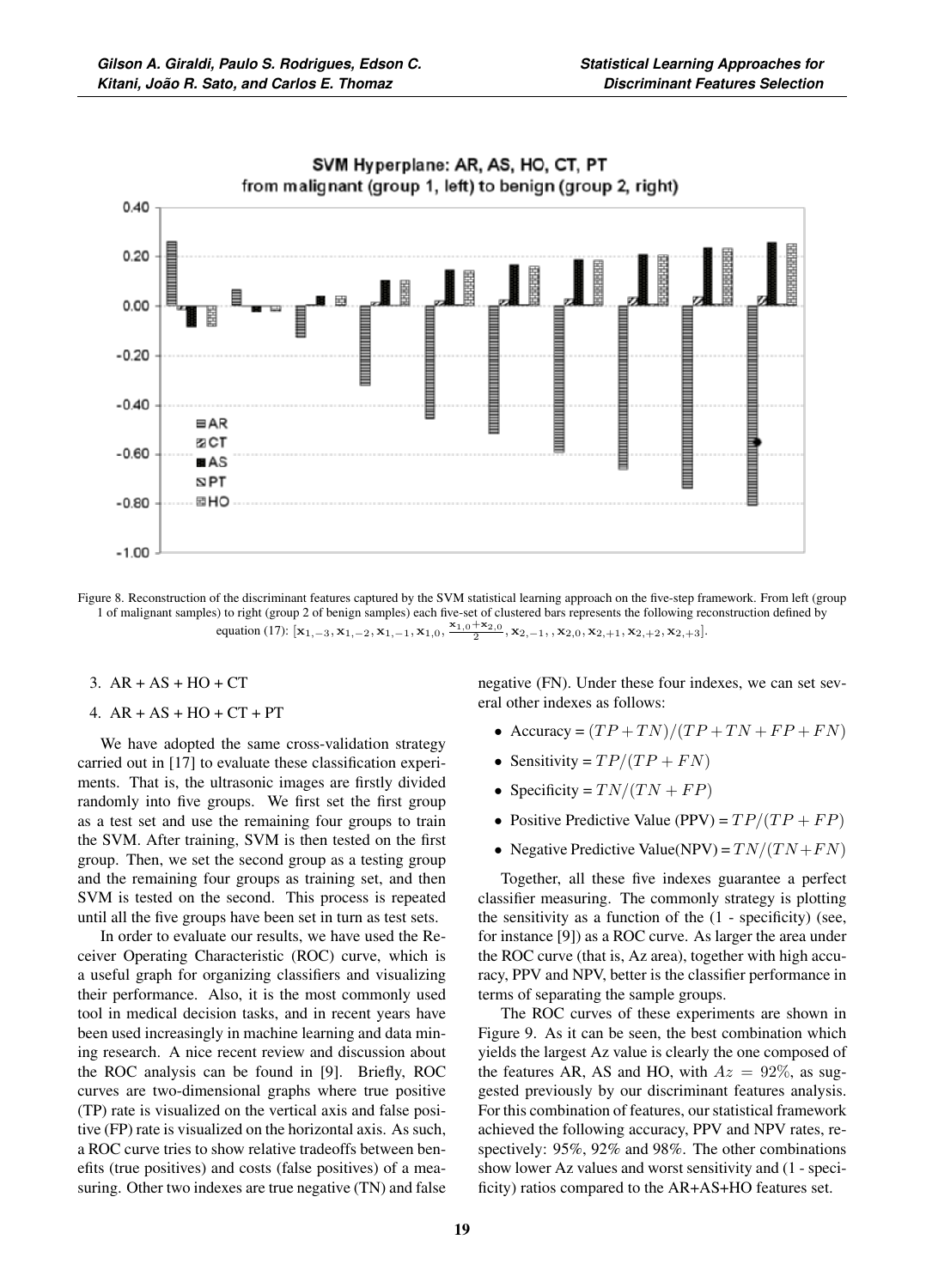

Figure 9. ROC curves for different combinations of the discriminant features in SVM classification of breast lesions.

# 7. CONCLUSION

In this paper, we described and implemented a method of discriminant features analysis based on sample groupdifferences extracted by separating hyperplanes. This method, called here simply as DFA, is based on the idea of using the discriminant weights given by statistical linear classifiers to select and reconstruct among the original features the most discriminant ones, that is, the original features that are efficient for discriminating rather than representing all samples. The two case studies carried out in this work using face images and breast lesion data sets indicated that discriminant information can be efficiently captured by a linear classifier in the high dimensional original space. In both case studies, the results showed that the DFA approach provides an intuitive interpretation of the differences between the groups, highlighting and reconstructing the most important statistical changes between the sample groups analyzed.

As future works, we can extend the DFA approach to several classes because both MLDA and SVM statistical learning methods used in this work can be generalized to multi-class problems. Additionally, we can perform similar experiments for a general separating hypersurface, that is, a non-linear discriminant features analysis. In this case, the normal direction changes when we travel along the separating boundary, which may bring new aspects for the reconstruction process.

#### **ACKNOWLEDGMENTS**

The authors would like to thank the reviewers for their several comments that significantly improved this work. The authors also would like to thank Leo Leonel de Oliveira Junior for acquiring and normalizing the FEI face database under the grant FEI-PBIC 32-05. The SVM code used in this work is based on the quadratic programming solution created by Alex J. Smola. In addition, the authors would like to thank the support provided by PCI-LNCC, FAPESP (grant 2005/02899-4), and CNPq (grants 473219/04-2 and 472386/2007-7).

#### **REFERENCES**

- [1] R. Beale and T. Jackson. *Neural Computing*. MIT Press, 1994.
- [2] C. J. C. Burges. A tutorial on support vector ma-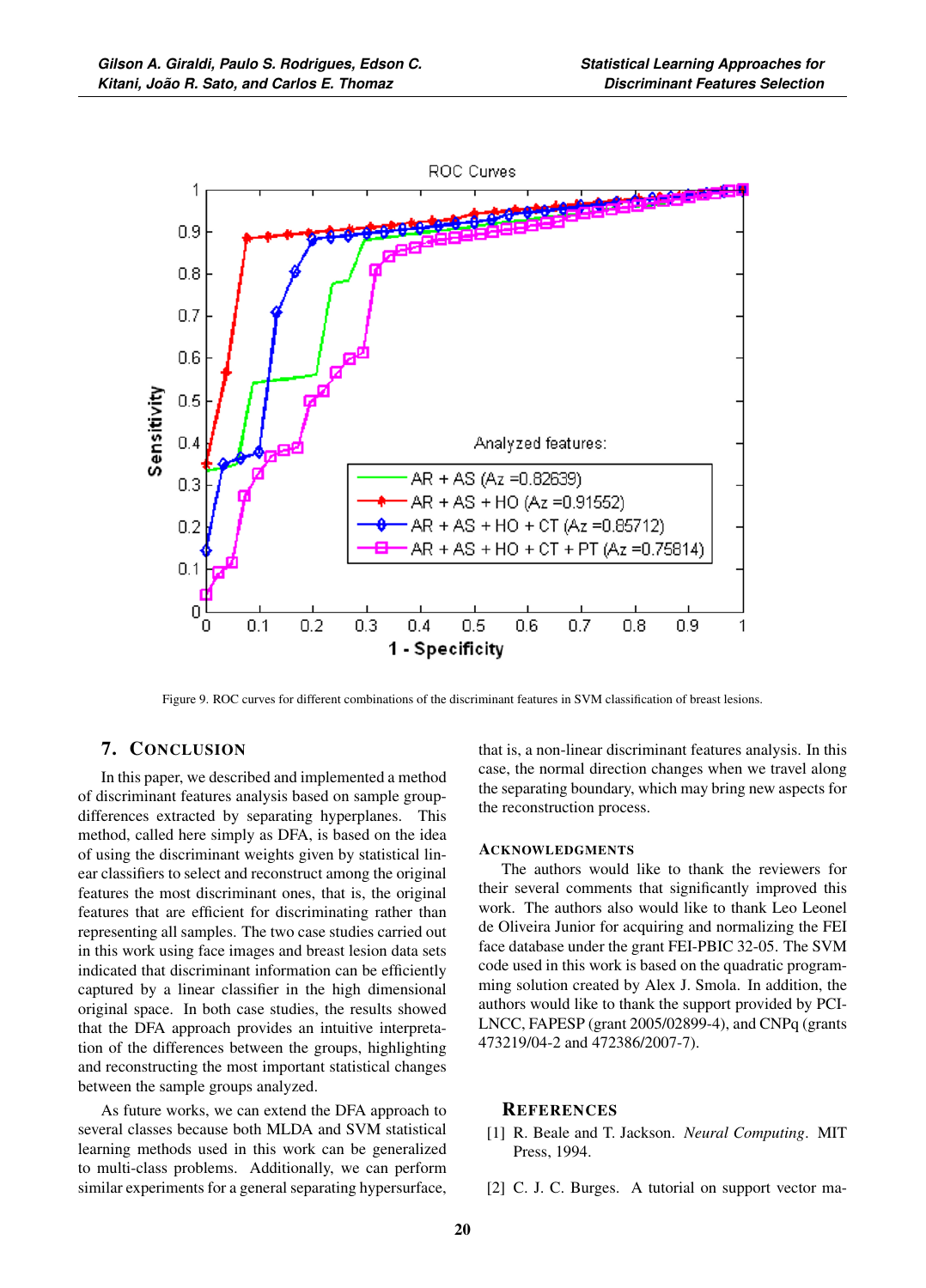chines for pattern recognition. *Data Mining and Knowledge Discovery*, 2(2):121–167, 1998.

- [3] W. Chang. On using principal components before separating a mixture of two multivariate normal distributions. *Appl. Statist.*, 32(3):267–275, 1983.
- [4] L. Chen, H. Liao, M. Ko, J. Lin, and G. Yu. A new lda-based face recognition system which can solve the small sample size problem. *Paterns Recognition*, 33:1713–1726, 2000.
- [5] T. F. Cootes, G. J. Edwards, and C. J. Taylor. Active appearance models. In *ECCV'98*, pages 484–498, 1998.
- [6] T. F. Cootes, C. J. Taylor, D. H. Cooper, and J. Graham. Active shape models- their training and application. *Computer Vision and Image Understanding*, 61(1):38–59, 1995.
- [7] T. F. Cootes, K.N. Walker, and C.J. Taylor. Viewbased active appearance models. In *4th International Conference on Automatic Face and Gesture Recognition*, pages 227–232, 2000.
- [8] P.A. Devijver and J. Kittler. *Pattern Classification: A Statistical Approach*. Prentice-Hall, 1982.
- [9] T. Fawcett. An introduction to roc analysis. *Pattern Recogn. Lett.*, 27(8):861–874, 2006.
- [10] K. Fukunaga. Introduction to statistical pattern recognition. *Boston: Academic Press*, second edition, 1990.
- [11] A. Gelman and J. Hill. *Data Analysis Using Regression and Multilevel/Hierarchical Models*. Cambridge University Press, 2007.
- [12] P. Golland, W. Grimson, M. Shenton, and R. Kikinis. Detection and analysis of statistical differences in anatomical shape. *Medical Image Analysis*, 9:69– 86, 2005.
- [13] P. Golland, W. Eric L. Grimson, Martha E. Shenton, and Ron Kikinis. Deformation analysis for shape based classification. *Lecture Notes in Computer Science*, 2082, 2001.
- [14] T. Hastie, R. Tibshirani, and J.H. Friedman. *The Elements of Statistical Learning*. Springer, 2001.
- [15] C. J. Huberty. *Applied Discriminant Analysis*. John Wiley & Sons, INC., 1994.
- [16] I. T. Jolliffe, B. J. T. Morgan, and P. J. Young. A simulation study of the use of principal component in linear discriminant analysis. *Journal of Statistical Computing*, 55:353–366, 1996.
- [17] P. S. Rodrigues, G. A. Giraldi, Ruey-Feng Chang, and J. S. Suri. Non-extensive entropy for cad systems of breast cancer images. In *In Proc. of International Symposium on Computer Graphics, Image Processing and Vision - SIBGRAPI'06*, Manaus, Amazonas, Brazil, 2006.
- [18] B. W. Silverman. *Density Estimation for Statistics and Data Analysis*. Chapman & Hall/CRC, 1986.
- [19] J. S. Suri and R. M. Ragayyan. *Recent Advances in Breast Imaging, Mammography and Computer Aided Diagnosis of Breast Cancer*. SPIE Press, April 2006.
- [20] D. Swets and J. Weng. Using discriminants eigenfeatures for image retrieval. *IEEE Trans. Patterns Anal. Mach Intell.*, 18(8):831–836, 1996.
- [21] C. E. Thomaz, N. A. O. Aguiar, S. H. A. Oliveira, F. L. S. Duran, G. F. Busatto, D. F. Gillies, and D. Rueckert. Extracting discriminative information from medical images: A multivariate linear approach. In *SIBGRAPI'06, IEEE CS Press*, pages 113–120, 2006.
- [22] C. E. Thomaz, J. P. Boardman, S. Counsell, D.L.G. Hill, J. V. Hajnal, A. D. Edwards, M. A. Rutherford, D. F. Gillies, and D. Rueckert. A whole brain morphometric analysis of changes associated with preterm birth. In *SPIE International Symposium on Medical Imaging: Image Processing*, volume 6144, pages 1903–1910, 2006.
- [23] C. E. Thomaz, J. P. Boardman, S. Counsell, D.L.G. Hill, J. V. Hajnal, A. D. Edwards, M. A. Rutherford, D. F. Gillies, and D. Rueckert. A multivariate statistical analysis of the developing human brain in preterm infants. *Image and Vision Computing*, 25(6):981–994, 2007.
- [24] C. E. Thomaz, J. P. Boardman, D. L. G. Hill, J. V. Hajnal, D. D. Edwards, M. A. Rutherford, D. F. Gillies, and D. Rueckert. Using a maximum uncertainty lda-based approach to classify and analyse mr brain images. In *International Conference on Medical Image Computing and Computer Assisted Intervention MICCAI04*, pages 291–300, 2004.
- [25] C. E. Thomaz and D. F. Gillies. A maximum uncertainty lda-based approach for limited sample size problems - with application to face recognition. In *SIBGRAPI'05, IEEE CS Press*, pages 89–96, 2005.
- [26] C. E. Thomaz, D. F. Gillies, and R. Q. Feitosa. A new covariance estimate for bayesian classifiers in biometric recognition. *IEEE Transactions on*